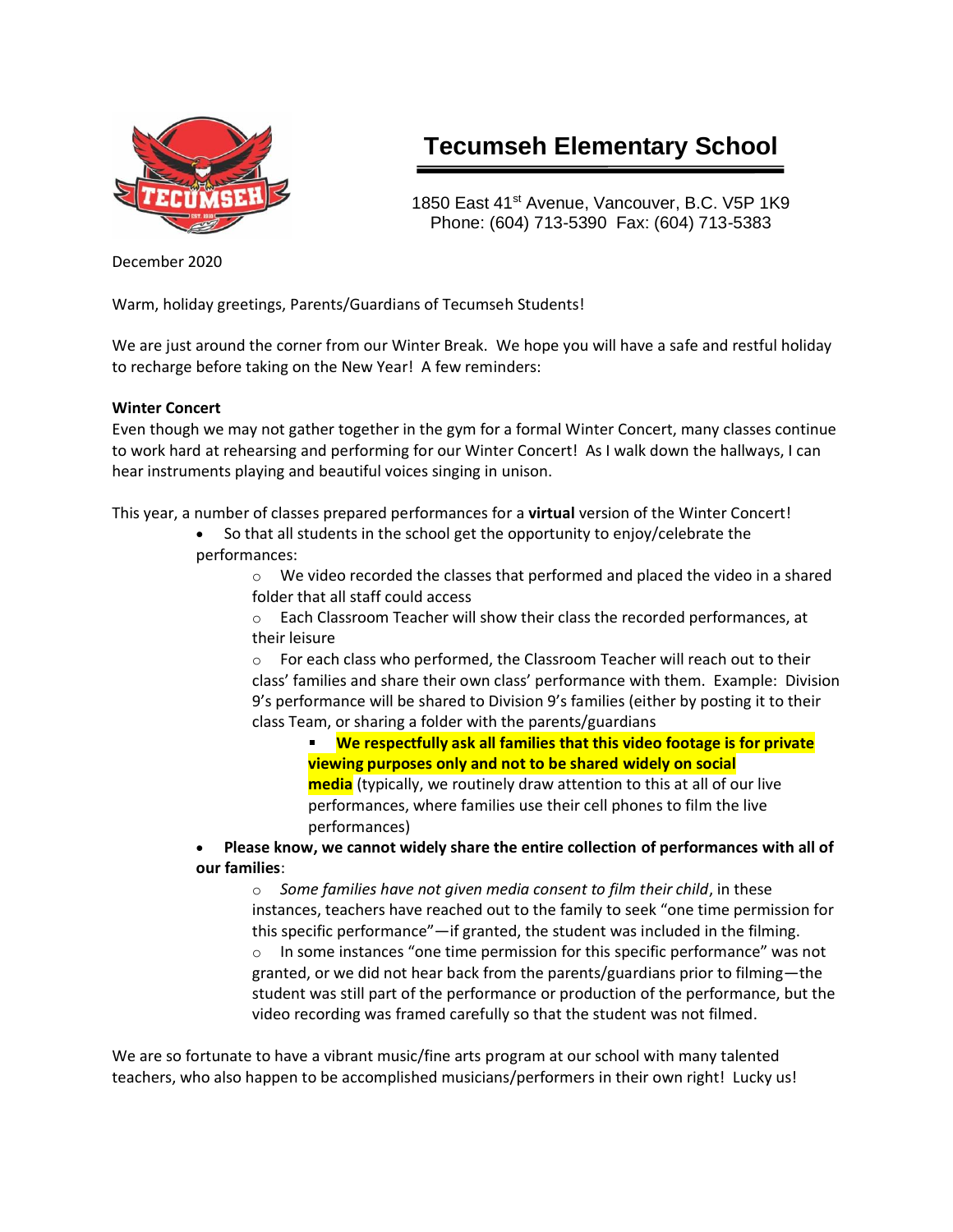#### **Lost and Found**

Please encourage your child(ren) to check the Lost and Found for your child's items. The Lost and Found is located at the bottom of the stairs in front of the Main Office. All items will be packed and donated before we head into Winter Break at the end of day on December  $18$ th.

# **In the event of poor weather/snow closure**

By 6:00 am, the VSB will post information about snow closure on its website at [www.vsb.bc.ca](http://www.vsb.bc.ca/) and will inform local media stations, including:

- CKNW (980 AM)
- CBC (690 AM, 105.7 FM)
- CJVB (1470 AM)
- CFHG (96.1 FM)
- CKWX (1130 AM)
- BCTV/Global (Cable channel 11)
- CITY TV (Cable channel 13)

Please check the VSB website or listen to the radio/TV stations listed above to learn about **school closures (poor weather situations).** Please do not call media stations to inquire about school closures/snow days.

# **So many different celebrations occur in December!**

With winter break on the horizon it is a time of *many* different holidays and types of celebrations including (but not limited to) Hanukkah, Winter Solstice, Christmas and Kwanzaa.

Some Multi-faith Observances and Celebrations in December:

- Month of December Indigenous Spirituality *Ththikopiwipisim –* (Hoar Frost Moon/Month of getting ready for winter).
- Hanukkah 2020: From nightfall on December 10—Nightfall on December 18
- December 21—Winter Solstice
- December 25—Christmas Day
- December 26—Kwanzaa (until January 1)

# **Some thoughts about the holiday season**

Last year, in the December newsletter I reflected upon my own experiences as a kid during the holiday season. I realized that the things I remember most were the *experiences* over the *things* I was fortunate enough to receive.

For our families new to Tecumseh, here is a short excerpt from last December's newsletter:

*I remember curling up and watching holiday movies with my parents (and fighting over who was hogging all the blankets—it was me), staying up late, getting the opportunity to go to McDonald's for a hot chocolate, playing with friends while my parents played mah-jong with their parents into the night (and struggling to stay awake long enough so we could play some more), hanging out with cousins, baking with my mom (who was not a baker) and ending up making drink coasters rather than cookies, and so many more. The time I had with family and friends is what sits with me now as an adult, not so much the "stuff" I received.*